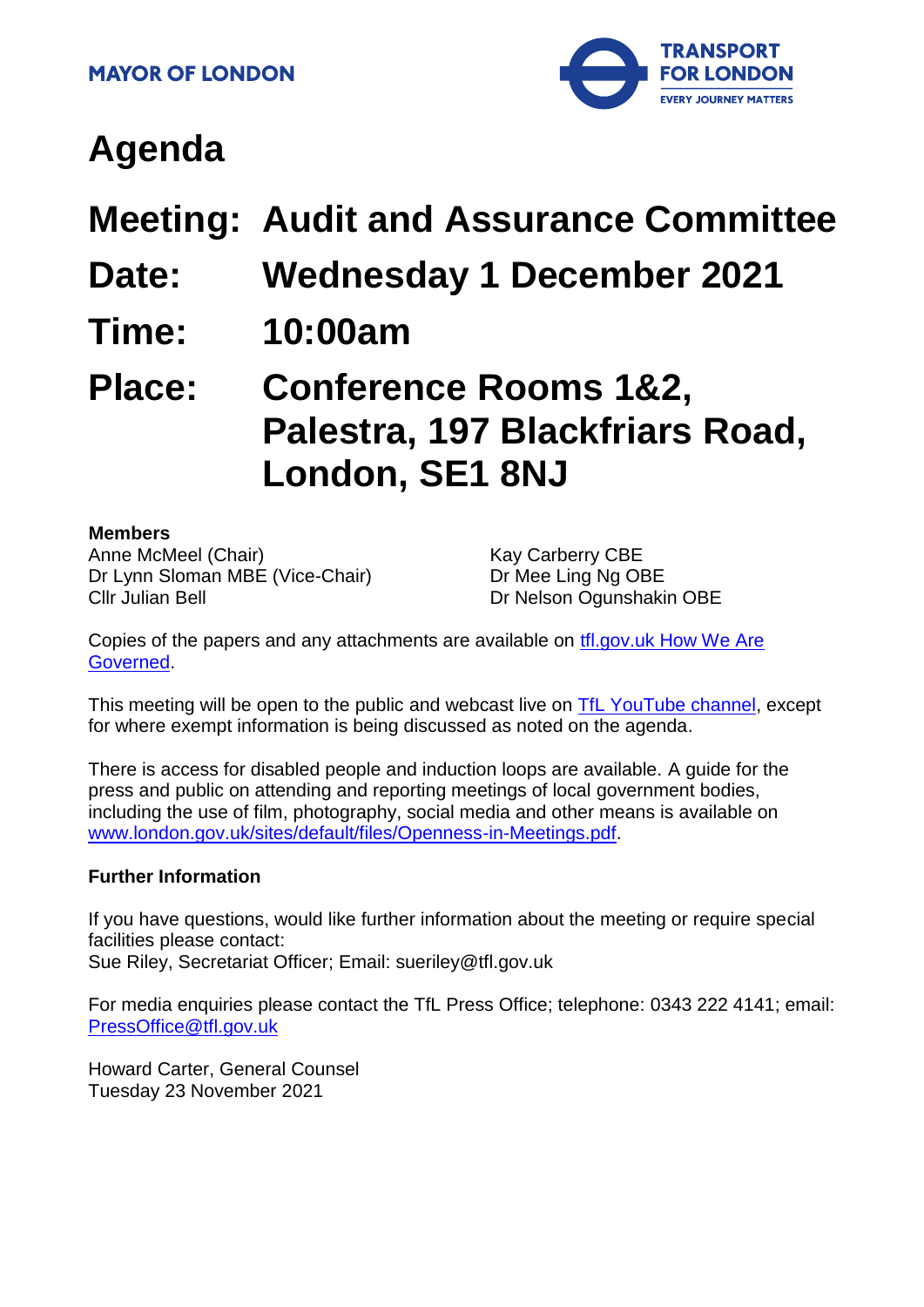**Agenda Audit and Assurance Committee Wednesday 1 December 2021**

## **1 Apologies for Absence and Chair's Announcements**

### **2 Declarations of Interests**

General Counsel

**Members are reminded that any interests in a matter under discussion must be declared at the start of the meeting, or at the commencement of the item of business.** 

**Members must not take part in any discussion or decision on such a matter and, depending on the nature of the interest, may be asked to leave the room during the discussion.**

**3 Minutes of the Meeting of the Committee held on 15 September 2021** (Pages 1 - 8)

General Counsel

**The Committee is asked to approve the minutes of the meeting of the Committee held on 15 September 2021 and authorise the Chair to sign them.**

## **4 Matters Arising and Actions List** (Pages 9 - 12)

General Counsel

**The Committee is asked to note the updated actions list.**

## **External Audit Items**

#### **5 EY Annual Audit Report** (Pages 13 - 48)

Chief Finance Officer

#### **The Committee is asked to note the report.**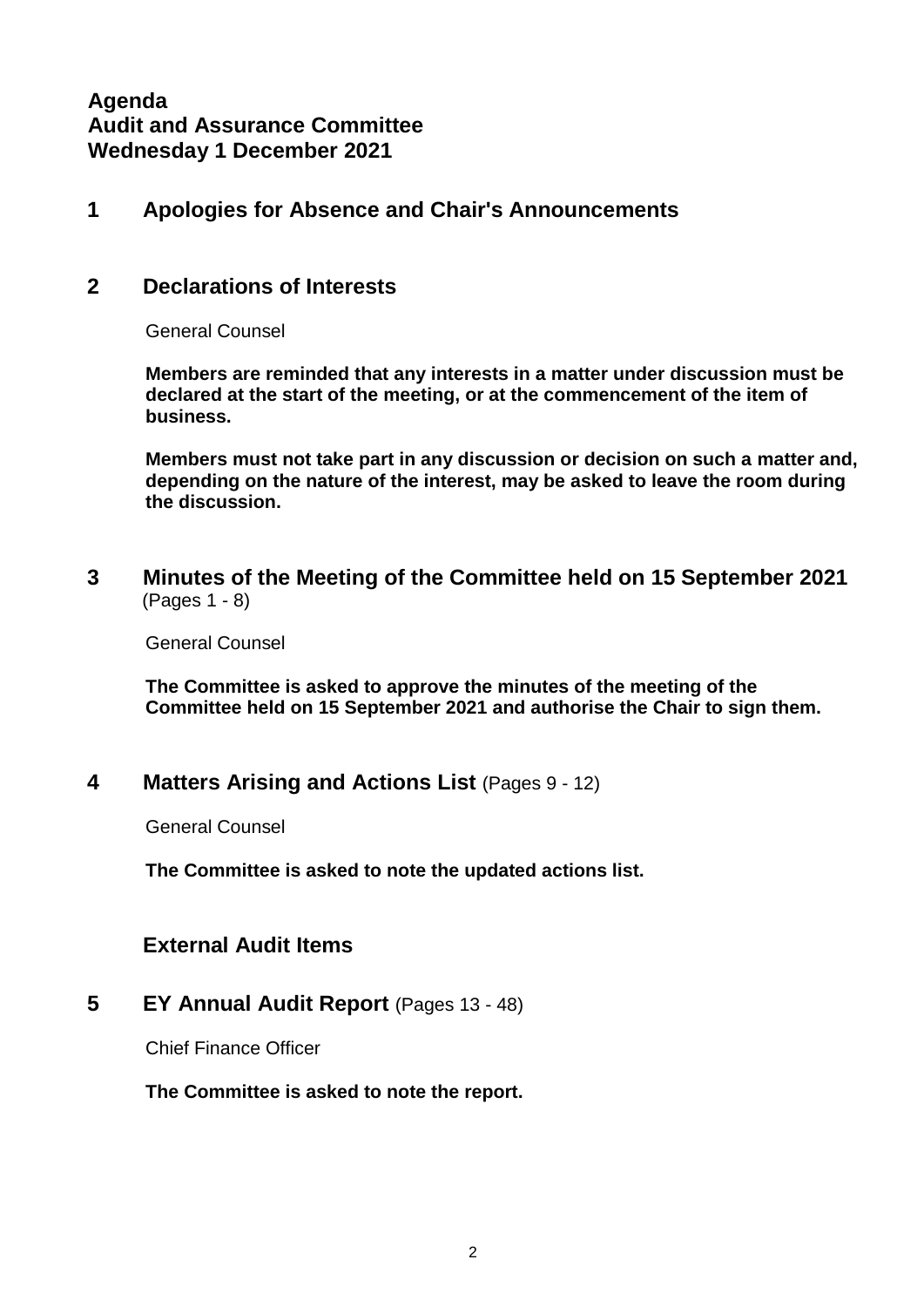**6 External Audit Plan TfL, TTL and Subsidiaries - Year Ending 31 March 2022** (Pages 49 - 100)

Chief Finance Officer

**The Committee is asked to note the paper.**

**7 EY Report on Non-Audit Fees for the Period of 1 April - 30 November 2021** (Pages 101 - 104)

Chief Finance Officer

**The Committee is asked to note the paper.**

**8 Task Force on Climate Related Financial Disclosures** (Pages 105 - 148)

Chief Finance Officer

**The Committee is asked to note the paper.**

**Audit, Risk and Assurance Items**

**9 Risk and Assurance Quarter 2 Report 2021/22** (Pages 149 - 178)

Director of Risk and Assurance Report

**The Committee is asked to note the report and the supplemental information on Part 2 of the agenda.**

**10 Independent Investment Programme Advisory Group Quarterly Report** (Pages 179 - 188)

General Counsel

**The Committee is asked to note the report and the management response.**

**11 Elizabeth Line Programme Assurance Quarter 2 Report** (Pages 189 - 206)

Director of Risk and Assurance

**The Committee is asked to note the report.**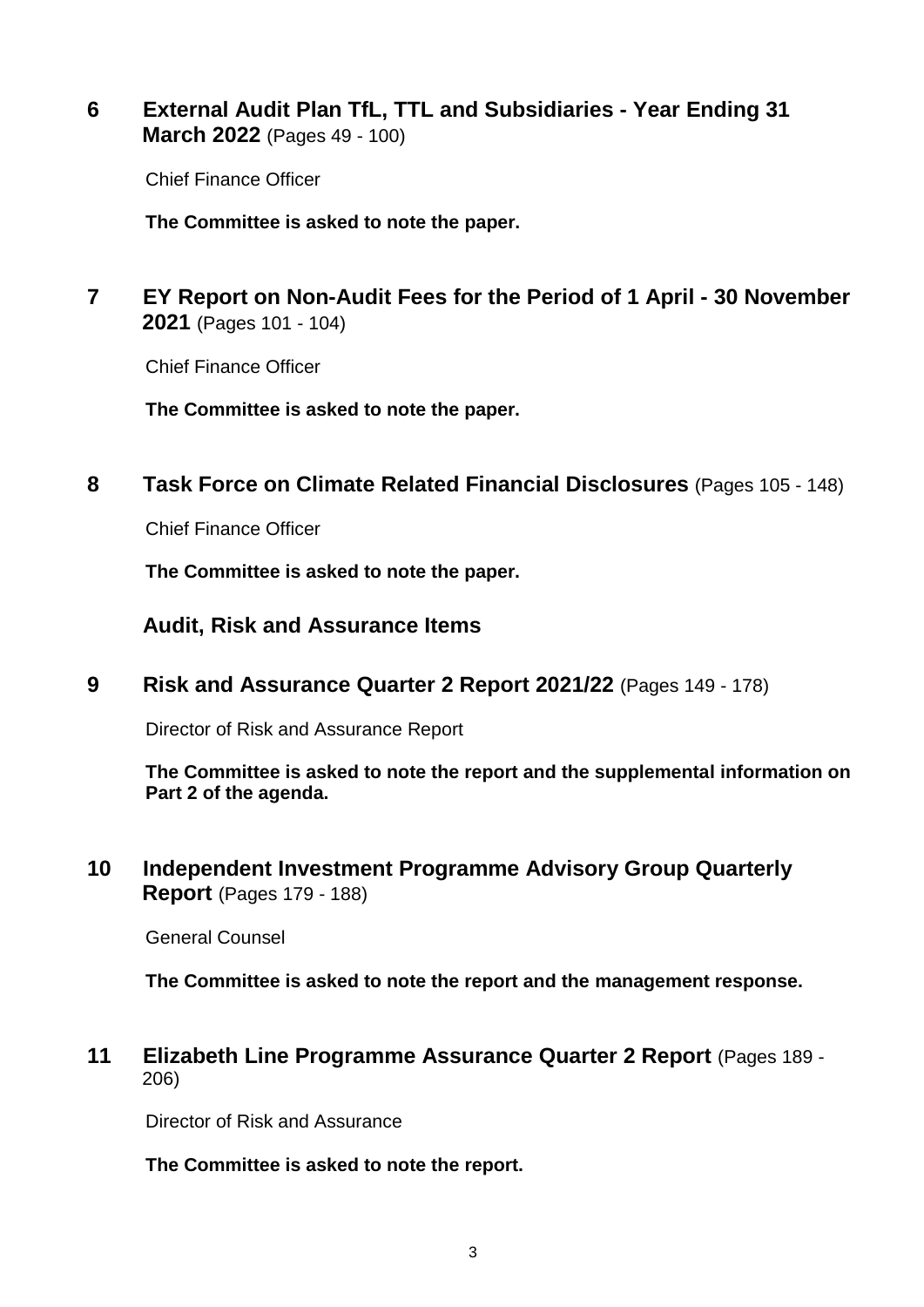## **Accounting and Governance**

## **12 Finance Control Environment Trend Indicators** (Pages 207 - 214)

Chief Finance Officer

**The Committee is asked to note the paper and the Financial Control Indicators dashboard.**

**13 Annual Tax Compliance Update** (Pages 215 - 230)

Chief Finance Officer

**The Committee is asked to note the paper.**

**14 Legal Compliance Report [1 April - 30 September 2021]** Pages 231 - 254)

General Counsel

**The Committee is asked to note the report.**

**15 Register of Gifts and Hospitality for Members and Senior Staff** (Pages 255 - 260)

General Counsel

**The Committee is asked to note the paper.**

## **16 Members' Suggestions for Future Discussion Items** (Pages 261 - 264)

General Counsel

**The Committee is asked to note the forward plan and is invited to raise any suggestions for future discussion items for the forward plan and for informal briefings.**

## **17 Any Other Business the Chair Considers Urgent**

**The Chair will state the reason for urgency of any item taken.**